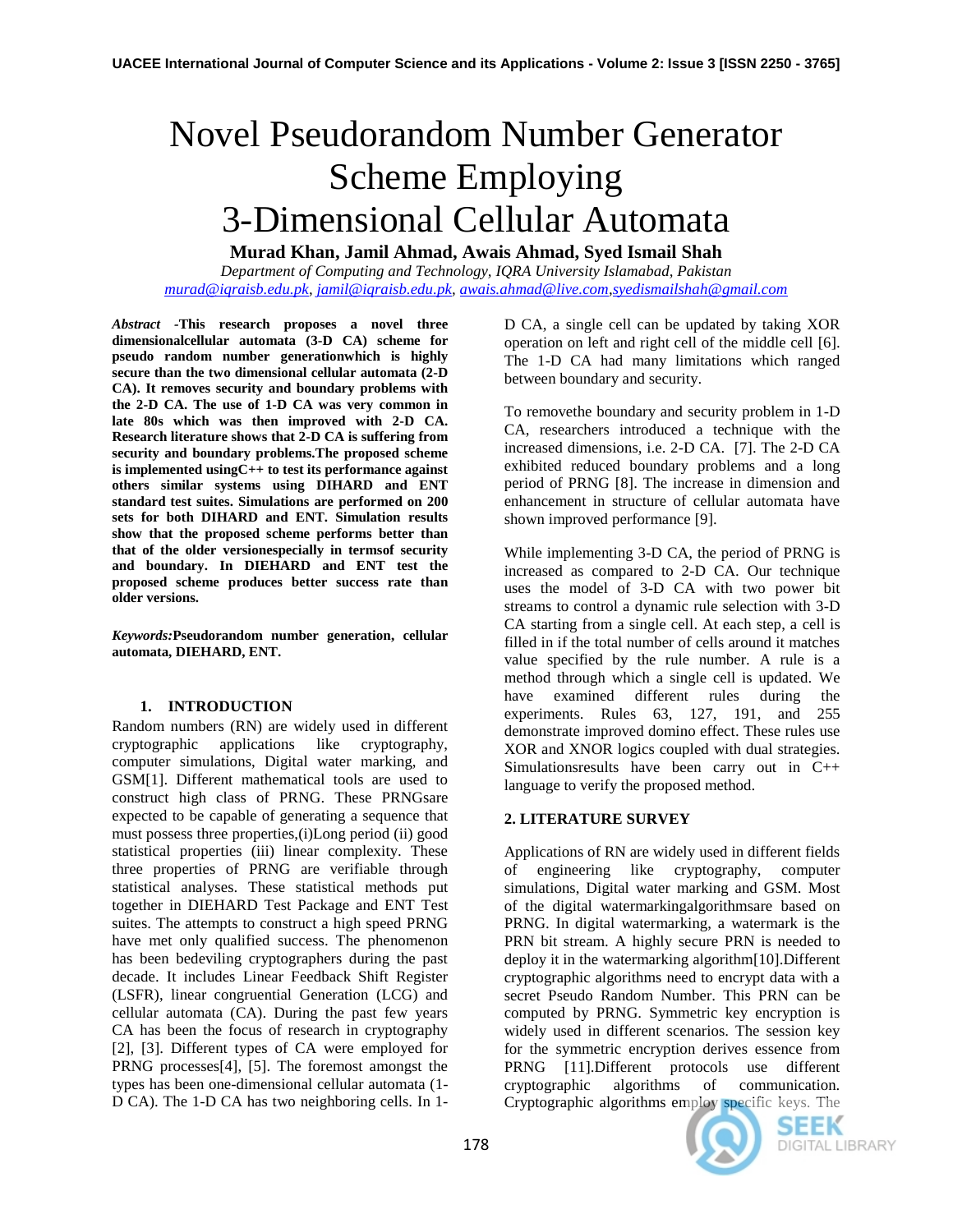generation of these keys is vital. It can be produced through random numbers algorithm[12]. The sequence that is produced by mathematical method is instinctively deterministic. The RN can easily be broken by different cryptanalysis attacks. The generation of PRNG in itself is a complicated chore.Different algorithms have been proposed by different researchers. The first algorithm was suggested by John von Neumann, which is called middle-square method[13]*.* The said algorithm takes a number, calculates the square of that number, and then takes the middle number as a RN. Cryptographically secure PRNG have been proposed, these include stream ciphers, block cipher with CBC, and output feedback[\[14\]](#page-5-0).The introduction of CA has also been proposed by different researchers[5], [7]and [8]. CA has shown some good results. The very first research on CA has been proposed by Wolfram [15]. A mathematical model has been proposed for 1-D CA, where a cell is updated by its left and right cell. Wolfram suggests different rules for different structures of 1-DCA [2].Depending upon the dimension of CA, a single cell is attached with its 'n' neighbors. A single cell can be updated accordingly to a fix rule i.e., 1-DCA. A single cell in 1-D CA can be updated by its left, right, and the updated cell itself. Hence this type of mechanism leads us to the construction of rules. Different rules of 1-D CA have been proposed by Wolfram [2].

Because of two major issues a 2-D CA has been introduced by Wolfram [\[16\]](#page-5-1). The structure of the 2-D CA is like a coordinate system, where every cell has its own location in the coordinate plane. The location of each cell is represented by the intersection of a row and a column. The address of the cell is represented by  $(x, y)$  in a 2-D plane—similar to a point in the coordinate plane.



Figure 1: Structure of a 2D-CA Cell  $(U = Up$  cell  $D =$  Down cell  $L =$  Left cell  $R =$  Right Cell **C** = Center Cell)

On a single execution of the structure each cell in the structure is updated. This mechanism is monitored and controlled by a time variable. The time variable is incremented each time the structure gets executed. Each cell in the structure is updated according to a specific rule. The rule with good randomness can be achieved by running the algorithm on different instances of time. The rule that produces good random numbers is then saved. A state of a cell in the cellular automata is represented by  $S_{(x,y)}$ , and a state with some specific time is represented by involving a time variable with a state i-e  $S_{x,y}(t)$ . The present state is represented by  $S_{x,y}(t)$  while the future state is represented by  $S_{x,y}(t+1)$ . Each time the structure is executed according to a specific rule the time variable is incremented by a value of one. In a single execution of the structure, each cell is updated and a bit stream is generated with a large period. Main problem with CA structure is its boundary problem. These boundary problems emanate in cellular automata because of the presence of extreme cells in the CA. During the executions of these cells overflow of bits stream occurs, which reduces the efficient statistical properties of a PRNG. To overcome such problem the mechanism of periodic boundary conditions has been proposed[7]. In this mechanism extreme cells are concatenated with adjacent cells. This type of boundary conditions has advantages over null boundary conditions where extreme cell is concatenated with logic 0-state[8]. The limitation in the periodic boundary conditions is its linear structure because of concatenating last column cells with the cells of first column. Hence a linear relationship produces in the structure.This limitation has been solved in the proposed solution where a property of block cipher called diffusion is introduced in the proposed structure.

# **3.RNG BASED ON 3-D CA**

To overcome the security and boundary problems with 2-D CA a novel 3-D CA has been proposed in this paper. The structure proposed by this cellular automaton is highly secure. The results are shown in the end of this paper. The sequence generated by 3-D CA is very accurate and conveniently manageable. A good PRNG has three different properties: Large period, good statistical properties, and large linear complexity to achieve all of these properties, we introduce two bit streams that are power bit-stream 1 and 2. These bit-streams are capable of controlling the structure of proposed CA. The proposed



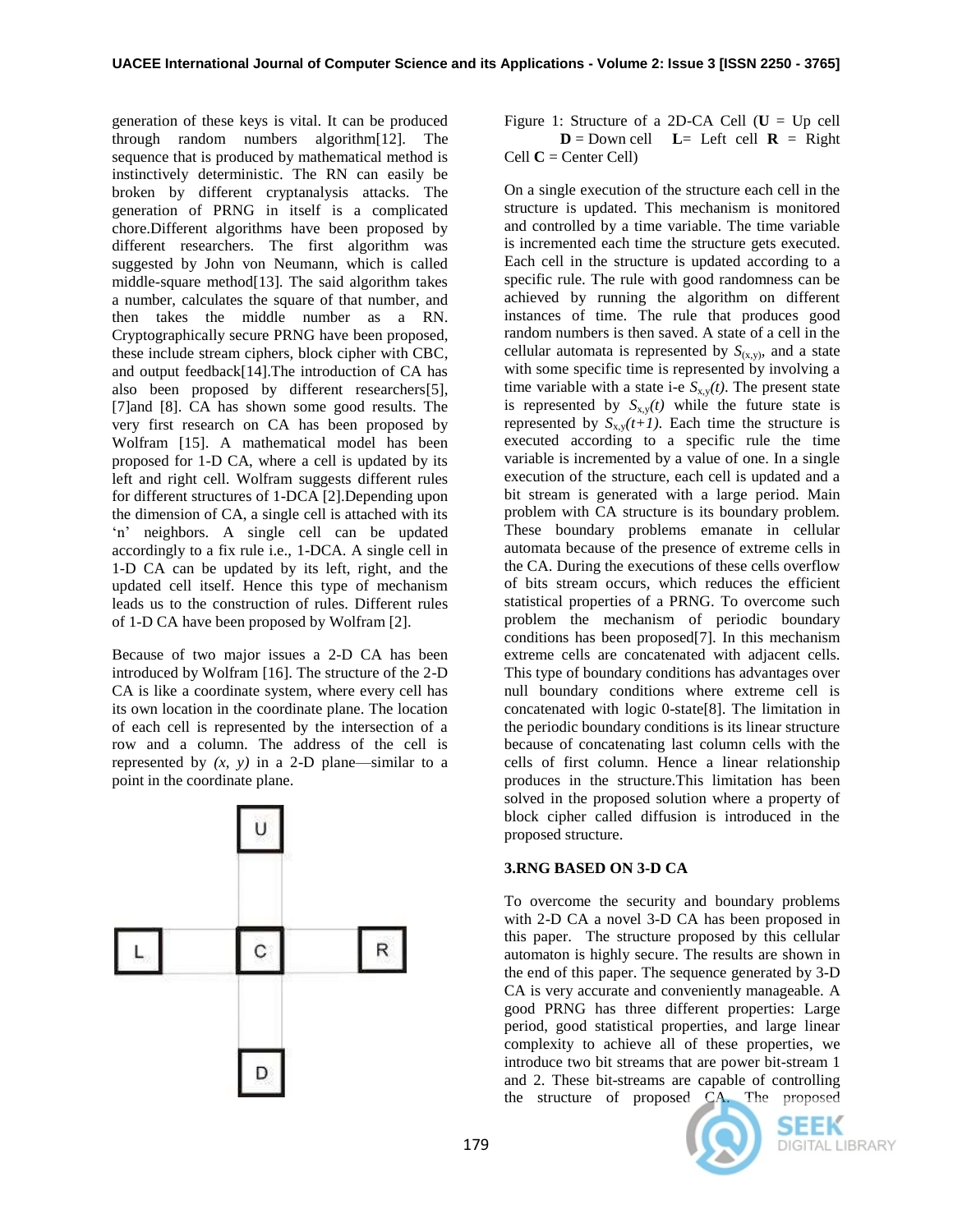boundary condition mechanism is able to generate random numbers with large period and good statistical properties. Our time swapping mechanism is able to generate random number with high period. The PRNG is then passed through ENT and DIEHARD test suite to test the randomness of PRNG. We tested different result of our proposed system and finally we got rule number 63, 127, 191 and 255.These rules produce much better results as compared to other rules. A rule is defined by 8-bits where 2-bits represent power bits 1 and 2.The state of a cell is updated by the following procedure.

 $S_{xx}$ <sub>z</sub> $(t+1)=P_{bit1}$   $\oplus P_{bit2}$   $\oplus L-S_{xxz}(t)$   $\oplus R-S_{xxz}(t)$   $\oplus U S_{x,y,z}(t)$   $\bigoplus S_{x,y,z}(t)$   $\bigoplus S_{x,y,z}(t)$   $\bigoplus S_{x,y,z}(t)$ 



Figure 2: Structure of a 3D-CA Cell*(L=Left bit R=Right bit U=Upper bit* 

*B=Bottom bit I=In-page bit O=out-page bit)*  The power bit stream is used to control the rule applied. In our proposed system the Power bits stream 1 and 2 is fed with an initial vector *V1* and *V2* each of 512-bits using random sequence of 0s and 1s. All of the cells of 3-D CA are updated with a binary sequence of 1s and 0s. After a single execution the structure of3-D CA is passed through the above algorithm which then generates 512bits. These bits are stored in an output variable O-bit. The time swapping mechanism is then applied on O-bit block to achieve more randomness among different blocks of output bits.

Following algorithm is used in the proposed system:

#### **Algorithm:**

**Input:**  $\text{pbit1}, \text{pbit2}, \text{arr}[i][j][k].$ **Output:** O-bit, time swapping mechanism **Basic Idea:**  *Loop*  $i \rightarrow 0$  to 512 *irand( )%2*  $Pbit1 \leftarrow i$ 

Loop 
$$
i \rightarrow 0
$$
 to 512

\n
$$
i \leftarrow rand() \% 2
$$
\n
$$
Pbi2 \leftarrow i
$$
\nLoop  $i \rightarrow 0$  to 512

\n
$$
i \leftarrow rand() \% 2
$$
\n
$$
arr[i][j][k] \leftarrow i
$$
\nLoop  $i \rightarrow 0$  to 8

\n
$$
Loop \leftarrow j \rightarrow 0
$$
\n
$$
loop \leftarrow k \rightarrow 0
$$
\n
$$
loop \leftarrow k \rightarrow 0
$$
\n
$$
O-bit \leftarrow arr[i][j][k]
$$
\n
$$
Rule(O-bit)
$$

In the start the 3-D PCA is first filled with 512 bits using rand() function. In a single execution the whole structure passes through adefined rule. The selection of the rule can be carried out through power bits used. The operation on a cell is shown in the following figure.



Figure 3: Structure of a 3D-PCA Cell

The selection of the rule is based on the injection of power bits. Following table shows the selection of rule.

| Rule | Pbit1 | Pbit2 | L | R | $\mathbf U$ | B | $\mathbf{I}$ |  |
|------|-------|-------|---|---|-------------|---|--------------|--|
| 63   |       |       |   |   | 1           |   |              |  |
| 127  |       |       |   |   |             |   |              |  |
| 191  |       |       |   |   |             |   |              |  |
| 255  |       |       |   |   |             |   |              |  |

In the table it is shown that the rule used is governed by the power bits. The value of power bit dynamically changes during the program execution to control the structure of 3-D PCA and produces high



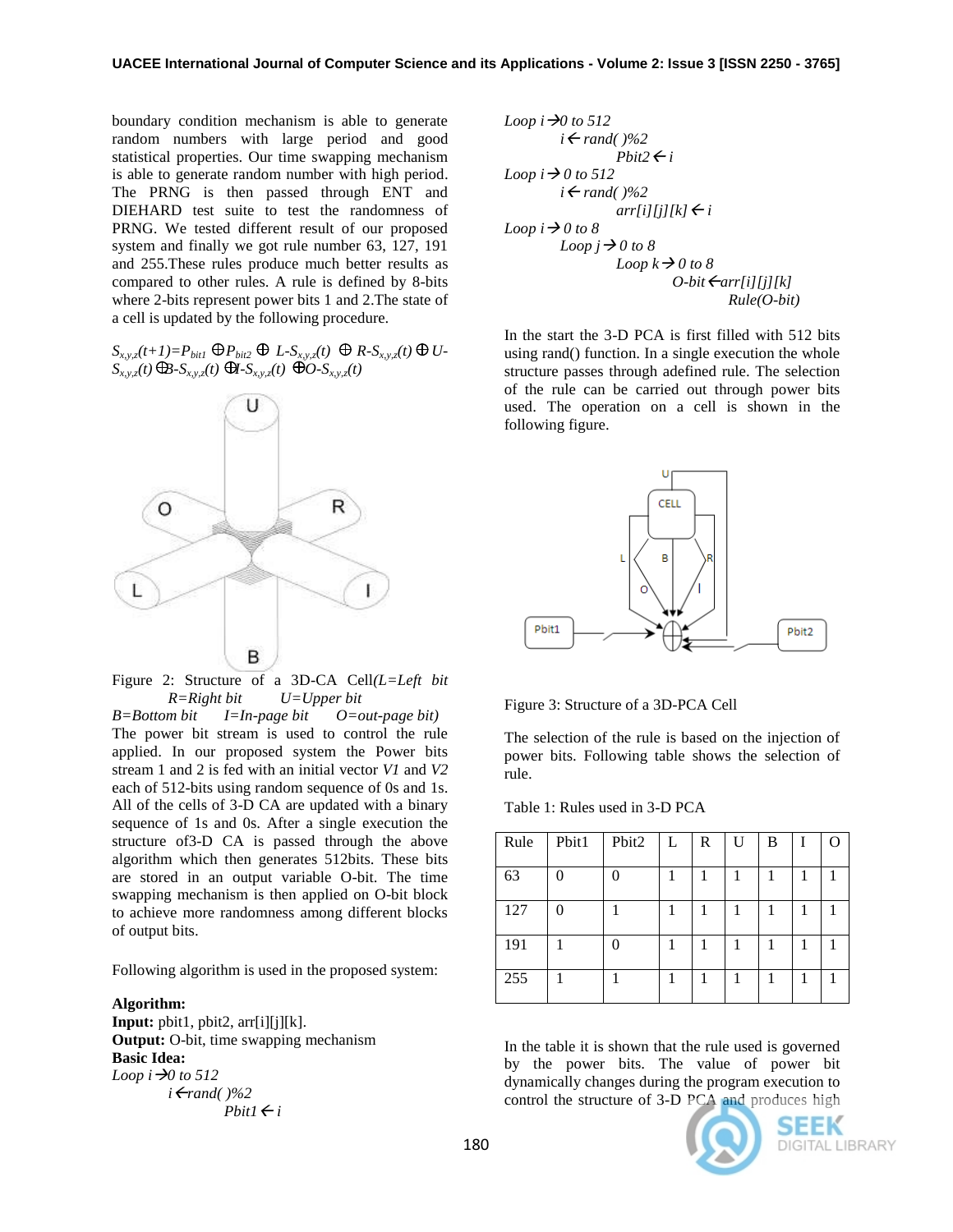randomness in the bits generated.During updating of the structure each cell is passes through a specific rule. The output stream is generated and stored in a vector array of specified length. The output that is generated is also passed to power bits sequence to keep the power bits sequence updated, and thus results a stream of bits with large period. This updation of the power bits sequence also keeps the rules in dynamic state, and hence the linear complexity among the generated bits is increased. The time swapping technique operates on different blocks and swap different blocks with each other. It randomly picks a block and then swaps it with another block randomly. This mechanism increases in good statistical properties of bits stream.

The time swapping mechanism operates as follows:

*Initialize time\_swap ( )*

- *1. Select O-bit block<sup>i</sup>*
- *2. Select O-bit block<sup>j</sup>*
- *3. Swap (O-bit block<sup>i</sup> , O-bit blockj)*

Where i and j starts from 1 and ends on the requirements of the application. This mechanism runs until all of the output blocks end and swap all of the blocks with each other.

New boundary condition has been proposed. We namethis new boundary condition as incremental boundary conditions. The last column in the system is concatenated with second columnof *z* coordinate. By doing this we get diffusion in the system. This phenomenonof diffusion can increase the security of proposed system. We also check the coordinate of *x* and *y* but we found increase security in *z* coordinate.

## **4.EXPERIMENTAL RESULTS**

Both the proposed 3-D CA and 2-D CA [17], [18] are implemented using same experimental environment such as ENT and DIEHARD test suites.

The DIEHARD tests comprise packages of different statistical tests. It includes 18 different tests. Every test has its own checking mechanism. A DIEHARD test suite is only intended to test generators not the file. The test is so powerful that it checks the randomness up to an extreme level. The test works on special format of data. The random bit sequence which is generated by a generator must convert to a format that is acceptable to DIEHARD. The test normally accepts random number in binary formats. DIEHARD test checks the random sequence more than 10 MB of size.If the size of the bits stream is less than 10 MB, DIEHARD will not accept it and

will not shows the results. To achieve good results we pass an amount of sequence more than 10 MB. It checks the p-value of the random numbers. A pass is considered only if the p-value lies in the range 0.025<p<0.975. We performed two hundred tests on our proposed system and then compared the average results with that of 2-D PCA. The ENT test suite consists of three different tests, Entropy, Chi-Square, and Serial correlation coefficient. The input to ENT is tested as bit stream of 8 bits at time and then it reflects the statistical properties of the bit stream.Following tables shows results from both 2-D CA and 3-D CA. we can see better improvements in case of 3-D CA.

Following table shows the average values of taken from both tests.

| <b>Test</b>              | 2D       | 3D       |  |
|--------------------------|----------|----------|--|
| Entropy                  | 7.9999   | 8.0000   |  |
| chi-square               | 127.5026 | 127.5122 |  |
| <b>SCC</b>               | 0.0002   | 0.0002   |  |
| <b>Birthday Swapping</b> | 0.5934   | 0.5999   |  |
| Overlapping              |          |          |  |
| permutation              | 0.3699   | 0.3700   |  |
| Binary rank 31 x 31      | 0.5709   | 0.5800   |  |
| Binary rank 32 x 32      | 0.6356   | 0.6422   |  |
| Binary rank 6 x 8        | 0.4095   | 0.5000   |  |
| <b>Bitstream</b>         | 0.5092   | 0.6012   |  |
| OPSO                     | 0.5330   | 0.5300   |  |
| <b>OQSO</b>              | 0.4988   | 0.5000   |  |
| <b>DNA</b>               | 0.4971   | 0.5000   |  |
| Count the ones 01        | 0.5860   | 0.5002   |  |
| Count the ones 02        | 0.5309   | 0.5012   |  |
| parking lot              | 0.4389   | 0.5003   |  |
| Minimum Distance         | 0.5093   | 0.5959   |  |
| 3DS Spheres              | 0.5120   | 0.6231   |  |
| Squeeze                  | 0.5136   | 0.5523   |  |
| overlapping sum          | 0.5046   | 0.5900   |  |
| Runs                     | 0.5225   | 0.6232   |  |
| Craps                    | 0.5092   | 0.5452   |  |

Table 2: Average from both Tests for 2D and 3D

The result of ENT test suite is shown in the following table:

Table 3: Test results of ENT test Suite

| Test                           | <b>Highest position</b> |
|--------------------------------|-------------------------|
| Chi-Square                     | Proximating 127.5       |
| Serial correlation coefficient | Proximating 0.0         |
| Entropy                        |                         |
|                                |                         |

**DIGITAL LIBRARY**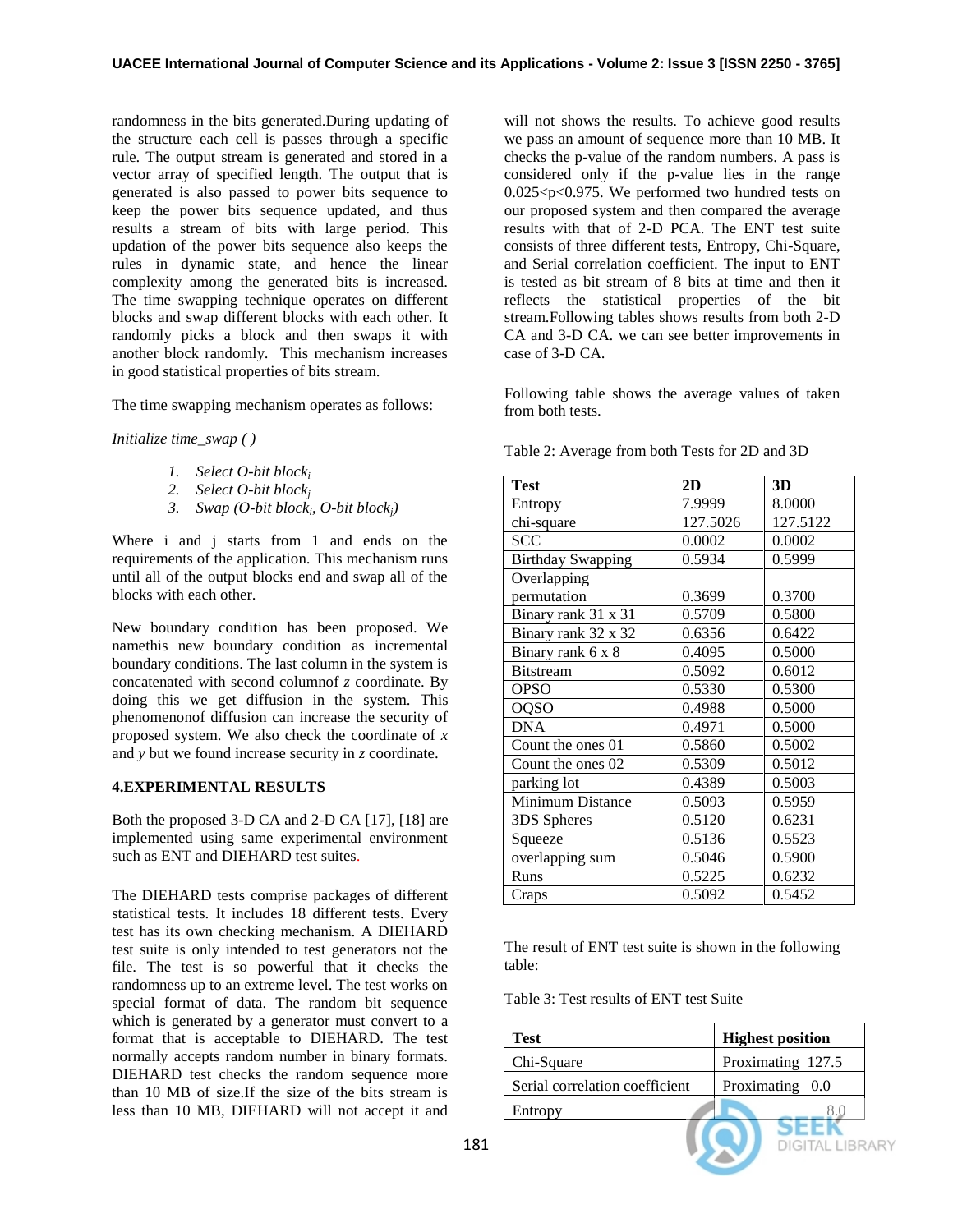The following figure shows the successful test rate, comparing the results of 2-D and 3-D:

| <b>Test</b>             | 2D   | 3D   |
|-------------------------|------|------|
| Birthday swapping       | 100% | 100% |
| Overlapping permutation | 75%  | 80%  |
| Binary rank 31 x 31     | 100% | 100% |
| Binary rank 32 x 32     | 96%  | 98%  |
| Binary rank 6 x 8       | 96%  | 98%  |
| <b>Bitstream</b>        | 100% | 100% |
| <b>OPSO</b>             | 100% | 100% |
| <b>OQSO</b>             | 100% | 100% |
| <b>DNA</b>              | 100% | 100% |
| Count the ones 01       | 96%  | 94%  |
| Count the ones 02       | 100% | 96%  |
| parking lot             | 100% | 100% |
| Minimum Distance        | 99%  | 100% |
| 3DS Spheres             | 98%  | 100% |
| Squeeze                 | 94%  | 98%  |
| overlapping sum         | 96%  | 100% |
| Runs                    | 93%  | 98%  |
| Craps                   | 89%  | 92%  |

Table 3: successful test rate for DIEHARD test suite

## **5.CONCLUSIONS**

We have proposed a new 3-D CAbased PRNG with enhance capability of producing PRNs with long period, good statistical properties and large linear complexity. The new boundary conditions mechanism shows better results against periodic boundary conditions. This new boundary conditions is able to maintain the structure of CA and give good quality random numbers with augmented period. The use of power bits to control the dynamicity of the rules increases the linear complexity in the output blocks. The updating of the power bit sequence with output bits increases the security of the rule used. The technique of swapping output blocks decreases the autocorrelations among different blocks.

The proposed mechanism is then tested on well known DIEHARD and ENT tests and it shows better performance against already known algorithms. The quality of proposed system is shown by the test results in section 4. The ENT test suite producesan almost 100% result which shows the eminence of our

proposed system. The statistical package in DIEHARD test also shows better performance against known algorithms.

The improve results shown by our proposed system and the production of random numbers with long period proves our proposed system be the quality PRNG with enhance new boundary conditions.Finally we intimate our proposed 3-D CA will be competently employable in different cryptographic applications and computer simulations experiments.

#### **References**

- [1] M. I. Ahmad, "Enhanced A5/1 cipher with improved linear complexity," in *Multimedia, Signal Processing and*   **Technologies,** *International*, Aligarh, 2009, p. 265.
- [2] S. Wolfram, "Random sequence generation by cellular automata," *Advances in Applied Mathematics*, vol. 7, no. 2, pp. 123-169, Jun 1986.
- [3] M. SIPPER and M. TOMASSINI, "Generating parallel random number generators by cellular programming," *International Journal of Modern Physics*, vol. 7, no. 2, pp. 181-190, sep 1996.
- [4] B.K Kar and P Pal Chaudhuri S. Nandi, "Theory and applications of cellular automata in cryptography," *IEEE Transactions on Computers*, vol. 43, no. 12, pp. 1346-1357, Dec 1994.
- [5] L. Qianmu, X. Manwu and L. F. Z. Xuelong, "A symmetric cryptography based on extended cellular automata," in *IEEE International Conference on Systems, Man and Cybernetics*, Hawaii, USA, 2005, pp. 499 - 503.
- [6] D. Jun, L. Na, G. Yixiong and Y. Jun, "A High-performance Pseudo-random Number Generator Based on FPGA," in *International Conference on Wireless Networks and Information Systems, 2009. WNIS '09.* , Shanghai, 2010, p. 290.
- [7] I. Sengupta, and P. Pal Chaudhuri D. Roy Chowdhury, "A Class of Two-dimensional Cellular Automata and Their Applications in Random Pattern Testing," *JOURNAL OF ELECTRONIC TESTING*, vol. 5, no. 1, pp. 67-82, 1994.
- [8] S. Zhang, Quieta, M.T and S.U.Guan, "2-D CA variation with asymmetric neighborship for pseudorandom number generation," *IEEE Transactions on Computer-Aided Design of Integrated Circuits and Systems*, vol. 23, no. 3, pp. 378 - 388, March 2004.
- [9] M. Sipper, M. Zolla, and M.P.M. Tomassini, "Generating high-quality random numbers in parallel by cellular automata," *Future Generation Computer Systems*, vol. 16, no. 2-3, pp. 291-305, Dec 1999.